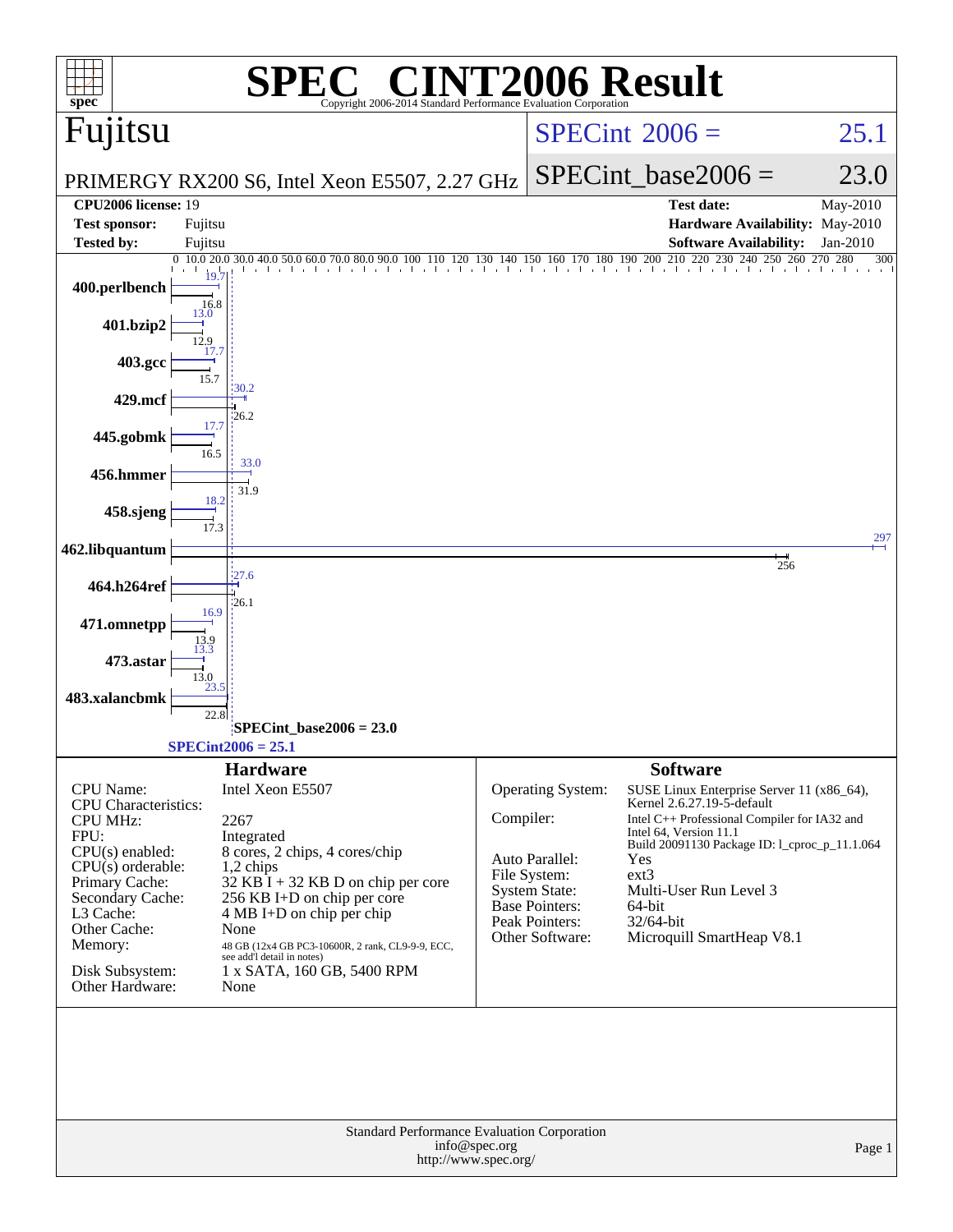

# **[SPEC CINT2006 Result](http://www.spec.org/auto/cpu2006/Docs/result-fields.html#SPECCINT2006Result)**

## Fujitsu

### $SPECint2006 =$  25.1

PRIMERGY RX200 S6, Intel Xeon E5507, 2.27 GHz

SPECint base2006 =  $23.0$ 

**[CPU2006 license:](http://www.spec.org/auto/cpu2006/Docs/result-fields.html#CPU2006license)** 19 **[Test date:](http://www.spec.org/auto/cpu2006/Docs/result-fields.html#Testdate)** May-2010 **[Test sponsor:](http://www.spec.org/auto/cpu2006/Docs/result-fields.html#Testsponsor)** Fujitsu **[Hardware Availability:](http://www.spec.org/auto/cpu2006/Docs/result-fields.html#HardwareAvailability)** May-2010 **[Tested by:](http://www.spec.org/auto/cpu2006/Docs/result-fields.html#Testedby)** Fujitsu **[Software Availability:](http://www.spec.org/auto/cpu2006/Docs/result-fields.html#SoftwareAvailability)** Jan-2010

### **[Results Table](http://www.spec.org/auto/cpu2006/Docs/result-fields.html#ResultsTable)**

| <b>Base</b>    |                |                     |       |                |       | <b>Peak</b>                         |              |                           |              |                |              |
|----------------|----------------|---------------------|-------|----------------|-------|-------------------------------------|--------------|---------------------------|--------------|----------------|--------------|
| <b>Seconds</b> | Ratio          | <b>Seconds</b>      | Ratio | <b>Seconds</b> | Ratio | <b>Seconds</b>                      | <b>Ratio</b> | <b>Seconds</b>            | <b>Ratio</b> | <b>Seconds</b> | <b>Ratio</b> |
| 583            | 16.7           | 582                 | 16.8  | 582            | 16.8  | 496                                 | 19.7         | 497                       | 19.7         | 496            | 19.7         |
| 752            | 12.8           | 747                 | 12.9  | 745            |       | 745                                 | <b>13.0</b>  | 746                       | 12.9         | 744            | 13.0         |
| 509            | 15.8           | 511                 | 15.7  | 512            | 15.7  | 460                                 | 17.5         | 454                       | 17.7         | 454            | 17.7         |
| 349            | 26.1           | 348                 | 26.2  | 347            | 26.3  | 297                                 | 30.7         | 302                       | 30.2         | 302            | 30.2         |
| 638            | 16.4           | 635                 | 16.5  | 637            | 16.5  | 592                                 | 17.7         | 592                       | 17.7         | 592            | 17.7         |
| 292            | 32.0           | 292                 | 31.9  | 292            | 31.9  | 283                                 | 33.0         | 283                       | 33.0         | 283            | 33.0         |
| <u>699</u>     | 17.3           | 699                 | 17.3  | 699            | 17.3  | 664                                 | 18.2         | 664                       | 18.2         | 664            | <u>18.2</u>  |
| 82.5           | 251            | 81.0                | 256   | 80.8           | 256   | 71.1                                | 292          | 69.8                      | 297          | 69.8           | 297          |
| 848            | 26.1           | 845                 | 26.2  | 850            |       | 801                                 | 27.6         | 800                       | 27.7         | 802            | 27.6         |
| 449            | 13.9           | 449                 | 13.9  | 449            | 13.9  | 372                                 | 16.8         | 369                       | 16.9         | 369            | 16.9         |
| 542            | 12.9           | 541                 | 13.0  | 541            |       | 526                                 | 13.4         | 534                       | 13.2         | 527            | <u>13.3</u>  |
| 302            | 22.8           | 305                 | 22.7  | 303            | 22.8  | 294                                 | 23.5         | 294                       | 23.5         | 294            | 23.5         |
| n.             | $\mathbf{1}$ . | $\cdot$ . $\cdot$ . |       | $\cdot$ 1      |       | 13.0<br>26.0<br>13.0<br><b>D</b> 11 | 1.1          | $\cdot$<br>$\blacksquare$ | $\cdot$      |                |              |

Results appear in the [order in which they were run.](http://www.spec.org/auto/cpu2006/Docs/result-fields.html#RunOrder) Bold underlined text [indicates a median measurement.](http://www.spec.org/auto/cpu2006/Docs/result-fields.html#Median)

### **[Operating System Notes](http://www.spec.org/auto/cpu2006/Docs/result-fields.html#OperatingSystemNotes)**

'ulimit -s unlimited' was used to set the stacksize to unlimited prior to run

### **[Platform Notes](http://www.spec.org/auto/cpu2006/Docs/result-fields.html#PlatformNotes)**

 The system automatically configures the memory to run at 800 MHz. BIOS configuration: Data Reuse Optimization = Disable

### **[General Notes](http://www.spec.org/auto/cpu2006/Docs/result-fields.html#GeneralNotes)**

 OMP\_NUM\_THREADS set to number of cores KMP\_AFFINITY set to granularity=fine,scatter For information about Fujitsu please visit: <http://www.fujitsu.com> Binaries were compiled on SLES 10 with Binutils 2.18.50.0.7.20080502

## **[Base Compiler Invocation](http://www.spec.org/auto/cpu2006/Docs/result-fields.html#BaseCompilerInvocation)**

[C benchmarks](http://www.spec.org/auto/cpu2006/Docs/result-fields.html#Cbenchmarks):  $\text{icc}$   $-\text{m64}$ 

[C++ benchmarks:](http://www.spec.org/auto/cpu2006/Docs/result-fields.html#CXXbenchmarks) [icpc -m64](http://www.spec.org/cpu2006/results/res2010q3/cpu2006-20100706-12233.flags.html#user_CXXbase_intel_icpc_64bit_fc66a5337ce925472a5c54ad6a0de310)

> Standard Performance Evaluation Corporation [info@spec.org](mailto:info@spec.org) <http://www.spec.org/>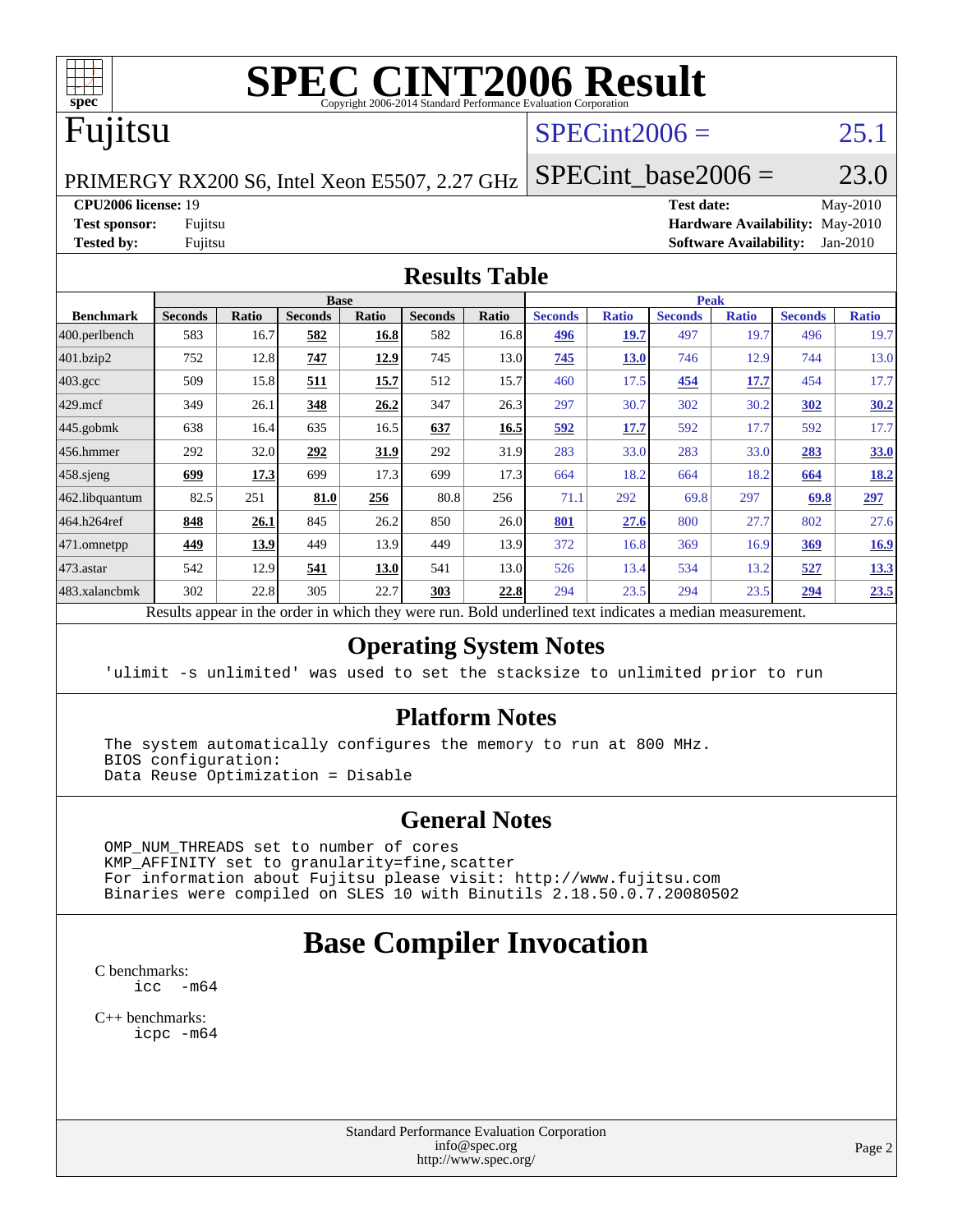

# **[SPEC CINT2006 Result](http://www.spec.org/auto/cpu2006/Docs/result-fields.html#SPECCINT2006Result)**

# Fujitsu

 $SPECint2006 = 25.1$  $SPECint2006 = 25.1$ 

PRIMERGY RX200 S6, Intel Xeon E5507, 2.27 GHz SPECint base2006 =  $23.0$ 

**[CPU2006 license:](http://www.spec.org/auto/cpu2006/Docs/result-fields.html#CPU2006license)** 19 **[Test date:](http://www.spec.org/auto/cpu2006/Docs/result-fields.html#Testdate)** May-2010 **[Test sponsor:](http://www.spec.org/auto/cpu2006/Docs/result-fields.html#Testsponsor)** Fujitsu **[Hardware Availability:](http://www.spec.org/auto/cpu2006/Docs/result-fields.html#HardwareAvailability)** May-2010 **[Tested by:](http://www.spec.org/auto/cpu2006/Docs/result-fields.html#Testedby)** Fujitsu **[Software Availability:](http://www.spec.org/auto/cpu2006/Docs/result-fields.html#SoftwareAvailability)** Jan-2010

### **[Base Portability Flags](http://www.spec.org/auto/cpu2006/Docs/result-fields.html#BasePortabilityFlags)**

 400.perlbench: [-DSPEC\\_CPU\\_LP64](http://www.spec.org/cpu2006/results/res2010q3/cpu2006-20100706-12233.flags.html#b400.perlbench_basePORTABILITY_DSPEC_CPU_LP64) [-DSPEC\\_CPU\\_LINUX\\_X64](http://www.spec.org/cpu2006/results/res2010q3/cpu2006-20100706-12233.flags.html#b400.perlbench_baseCPORTABILITY_DSPEC_CPU_LINUX_X64) 401.bzip2: [-DSPEC\\_CPU\\_LP64](http://www.spec.org/cpu2006/results/res2010q3/cpu2006-20100706-12233.flags.html#suite_basePORTABILITY401_bzip2_DSPEC_CPU_LP64) 403.gcc: [-DSPEC\\_CPU\\_LP64](http://www.spec.org/cpu2006/results/res2010q3/cpu2006-20100706-12233.flags.html#suite_basePORTABILITY403_gcc_DSPEC_CPU_LP64) 429.mcf: [-DSPEC\\_CPU\\_LP64](http://www.spec.org/cpu2006/results/res2010q3/cpu2006-20100706-12233.flags.html#suite_basePORTABILITY429_mcf_DSPEC_CPU_LP64) 445.gobmk: [-DSPEC\\_CPU\\_LP64](http://www.spec.org/cpu2006/results/res2010q3/cpu2006-20100706-12233.flags.html#suite_basePORTABILITY445_gobmk_DSPEC_CPU_LP64) 456.hmmer: [-DSPEC\\_CPU\\_LP64](http://www.spec.org/cpu2006/results/res2010q3/cpu2006-20100706-12233.flags.html#suite_basePORTABILITY456_hmmer_DSPEC_CPU_LP64) 458.sjeng: [-DSPEC\\_CPU\\_LP64](http://www.spec.org/cpu2006/results/res2010q3/cpu2006-20100706-12233.flags.html#suite_basePORTABILITY458_sjeng_DSPEC_CPU_LP64) 462.libquantum: [-DSPEC\\_CPU\\_LP64](http://www.spec.org/cpu2006/results/res2010q3/cpu2006-20100706-12233.flags.html#suite_basePORTABILITY462_libquantum_DSPEC_CPU_LP64) [-DSPEC\\_CPU\\_LINUX](http://www.spec.org/cpu2006/results/res2010q3/cpu2006-20100706-12233.flags.html#b462.libquantum_baseCPORTABILITY_DSPEC_CPU_LINUX) 464.h264ref: [-DSPEC\\_CPU\\_LP64](http://www.spec.org/cpu2006/results/res2010q3/cpu2006-20100706-12233.flags.html#suite_basePORTABILITY464_h264ref_DSPEC_CPU_LP64) 471.omnetpp: [-DSPEC\\_CPU\\_LP64](http://www.spec.org/cpu2006/results/res2010q3/cpu2006-20100706-12233.flags.html#suite_basePORTABILITY471_omnetpp_DSPEC_CPU_LP64) 473.astar: [-DSPEC\\_CPU\\_LP64](http://www.spec.org/cpu2006/results/res2010q3/cpu2006-20100706-12233.flags.html#suite_basePORTABILITY473_astar_DSPEC_CPU_LP64) 483.xalancbmk: [-DSPEC\\_CPU\\_LP64](http://www.spec.org/cpu2006/results/res2010q3/cpu2006-20100706-12233.flags.html#suite_basePORTABILITY483_xalancbmk_DSPEC_CPU_LP64) [-DSPEC\\_CPU\\_LINUX](http://www.spec.org/cpu2006/results/res2010q3/cpu2006-20100706-12233.flags.html#b483.xalancbmk_baseCXXPORTABILITY_DSPEC_CPU_LINUX)

### **[Base Optimization Flags](http://www.spec.org/auto/cpu2006/Docs/result-fields.html#BaseOptimizationFlags)**

[C benchmarks](http://www.spec.org/auto/cpu2006/Docs/result-fields.html#Cbenchmarks):

[-xSSE4.2](http://www.spec.org/cpu2006/results/res2010q3/cpu2006-20100706-12233.flags.html#user_CCbase_f-xSSE42_f91528193cf0b216347adb8b939d4107) [-ipo](http://www.spec.org/cpu2006/results/res2010q3/cpu2006-20100706-12233.flags.html#user_CCbase_f-ipo) [-O3](http://www.spec.org/cpu2006/results/res2010q3/cpu2006-20100706-12233.flags.html#user_CCbase_f-O3) [-no-prec-div](http://www.spec.org/cpu2006/results/res2010q3/cpu2006-20100706-12233.flags.html#user_CCbase_f-no-prec-div) [-static](http://www.spec.org/cpu2006/results/res2010q3/cpu2006-20100706-12233.flags.html#user_CCbase_f-static) [-parallel](http://www.spec.org/cpu2006/results/res2010q3/cpu2006-20100706-12233.flags.html#user_CCbase_f-parallel) [-opt-prefetch](http://www.spec.org/cpu2006/results/res2010q3/cpu2006-20100706-12233.flags.html#user_CCbase_f-opt-prefetch)

[C++ benchmarks:](http://www.spec.org/auto/cpu2006/Docs/result-fields.html#CXXbenchmarks)

[-xSSE4.2](http://www.spec.org/cpu2006/results/res2010q3/cpu2006-20100706-12233.flags.html#user_CXXbase_f-xSSE42_f91528193cf0b216347adb8b939d4107) [-ipo](http://www.spec.org/cpu2006/results/res2010q3/cpu2006-20100706-12233.flags.html#user_CXXbase_f-ipo) [-O3](http://www.spec.org/cpu2006/results/res2010q3/cpu2006-20100706-12233.flags.html#user_CXXbase_f-O3) [-no-prec-div](http://www.spec.org/cpu2006/results/res2010q3/cpu2006-20100706-12233.flags.html#user_CXXbase_f-no-prec-div) [-opt-prefetch](http://www.spec.org/cpu2006/results/res2010q3/cpu2006-20100706-12233.flags.html#user_CXXbase_f-opt-prefetch) [-Wl,-z,muldefs](http://www.spec.org/cpu2006/results/res2010q3/cpu2006-20100706-12233.flags.html#user_CXXbase_link_force_multiple1_74079c344b956b9658436fd1b6dd3a8a) [-L/home/cmplr/usr3/alrahate/cpu2006.1.1.ic11.1/libic11.1-64bit -lsmartheap64](http://www.spec.org/cpu2006/results/res2010q3/cpu2006-20100706-12233.flags.html#user_CXXbase_SmartHeap64_e2306cda84805d1ab360117a79ff779c)

### **[Base Other Flags](http://www.spec.org/auto/cpu2006/Docs/result-fields.html#BaseOtherFlags)**

[C benchmarks](http://www.spec.org/auto/cpu2006/Docs/result-fields.html#Cbenchmarks):

403.gcc: [-Dalloca=\\_alloca](http://www.spec.org/cpu2006/results/res2010q3/cpu2006-20100706-12233.flags.html#b403.gcc_baseEXTRA_CFLAGS_Dalloca_be3056838c12de2578596ca5467af7f3)

### **[Peak Compiler Invocation](http://www.spec.org/auto/cpu2006/Docs/result-fields.html#PeakCompilerInvocation)**

[C benchmarks \(except as noted below\)](http://www.spec.org/auto/cpu2006/Docs/result-fields.html#Cbenchmarksexceptasnotedbelow):

icc  $-m64$ 

400.perlbench: [icc -m32](http://www.spec.org/cpu2006/results/res2010q3/cpu2006-20100706-12233.flags.html#user_peakCCLD400_perlbench_intel_icc_32bit_a6a621f8d50482236b970c6ac5f55f93)

429.mcf: [icc -m32](http://www.spec.org/cpu2006/results/res2010q3/cpu2006-20100706-12233.flags.html#user_peakCCLD429_mcf_intel_icc_32bit_a6a621f8d50482236b970c6ac5f55f93)

445.gobmk: [icc -m32](http://www.spec.org/cpu2006/results/res2010q3/cpu2006-20100706-12233.flags.html#user_peakCCLD445_gobmk_intel_icc_32bit_a6a621f8d50482236b970c6ac5f55f93)

464.h264ref: [icc -m32](http://www.spec.org/cpu2006/results/res2010q3/cpu2006-20100706-12233.flags.html#user_peakCCLD464_h264ref_intel_icc_32bit_a6a621f8d50482236b970c6ac5f55f93)

[C++ benchmarks \(except as noted below\):](http://www.spec.org/auto/cpu2006/Docs/result-fields.html#CXXbenchmarksexceptasnotedbelow) [icpc -m32](http://www.spec.org/cpu2006/results/res2010q3/cpu2006-20100706-12233.flags.html#user_CXXpeak_intel_icpc_32bit_4e5a5ef1a53fd332b3c49e69c3330699)

Continued on next page

Standard Performance Evaluation Corporation [info@spec.org](mailto:info@spec.org) <http://www.spec.org/>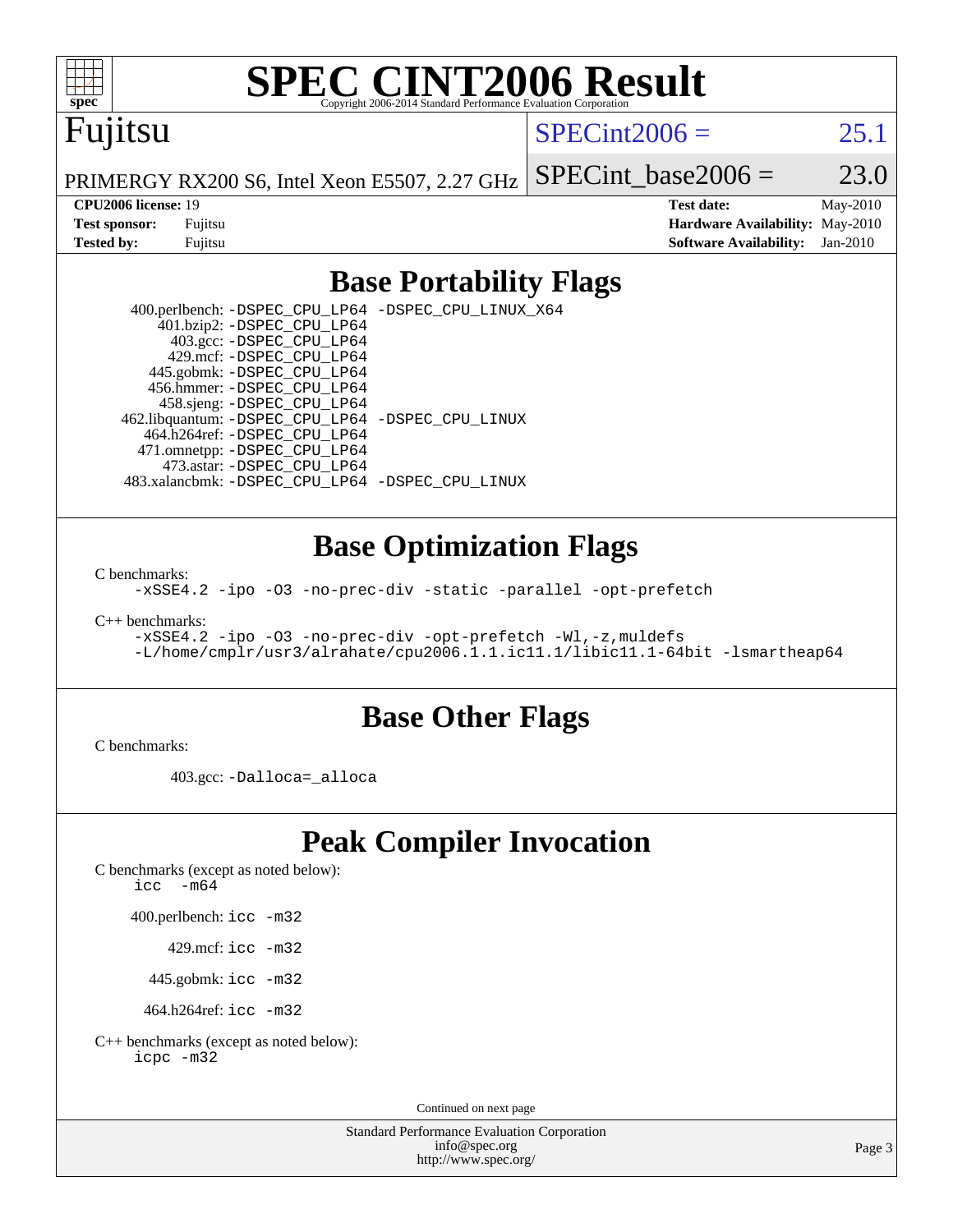

# **[SPEC CINT2006 Result](http://www.spec.org/auto/cpu2006/Docs/result-fields.html#SPECCINT2006Result)**

 $SPECint2006 = 25.1$  $SPECint2006 = 25.1$ 

PRIMERGY RX200 S6, Intel Xeon E5507, 2.27 GHz SPECint base2006 =  $23.0$ 

Fujitsu

**[CPU2006 license:](http://www.spec.org/auto/cpu2006/Docs/result-fields.html#CPU2006license)** 19 **[Test date:](http://www.spec.org/auto/cpu2006/Docs/result-fields.html#Testdate)** May-2010 **[Test sponsor:](http://www.spec.org/auto/cpu2006/Docs/result-fields.html#Testsponsor)** Fujitsu **[Hardware Availability:](http://www.spec.org/auto/cpu2006/Docs/result-fields.html#HardwareAvailability)** May-2010 **[Tested by:](http://www.spec.org/auto/cpu2006/Docs/result-fields.html#Testedby)** Fujitsu **[Software Availability:](http://www.spec.org/auto/cpu2006/Docs/result-fields.html#SoftwareAvailability)** Jan-2010

# **[Peak Compiler Invocation \(Continued\)](http://www.spec.org/auto/cpu2006/Docs/result-fields.html#PeakCompilerInvocation)**

473.astar: [icpc -m64](http://www.spec.org/cpu2006/results/res2010q3/cpu2006-20100706-12233.flags.html#user_peakCXXLD473_astar_intel_icpc_64bit_fc66a5337ce925472a5c54ad6a0de310)

### **[Peak Portability Flags](http://www.spec.org/auto/cpu2006/Docs/result-fields.html#PeakPortabilityFlags)**

400.perlbench: [-DSPEC\\_CPU\\_LINUX\\_IA32](http://www.spec.org/cpu2006/results/res2010q3/cpu2006-20100706-12233.flags.html#b400.perlbench_peakCPORTABILITY_DSPEC_CPU_LINUX_IA32)

 401.bzip2: [-DSPEC\\_CPU\\_LP64](http://www.spec.org/cpu2006/results/res2010q3/cpu2006-20100706-12233.flags.html#suite_peakPORTABILITY401_bzip2_DSPEC_CPU_LP64) 403.gcc: [-DSPEC\\_CPU\\_LP64](http://www.spec.org/cpu2006/results/res2010q3/cpu2006-20100706-12233.flags.html#suite_peakPORTABILITY403_gcc_DSPEC_CPU_LP64) 456.hmmer: [-DSPEC\\_CPU\\_LP64](http://www.spec.org/cpu2006/results/res2010q3/cpu2006-20100706-12233.flags.html#suite_peakPORTABILITY456_hmmer_DSPEC_CPU_LP64) 458.sjeng: [-DSPEC\\_CPU\\_LP64](http://www.spec.org/cpu2006/results/res2010q3/cpu2006-20100706-12233.flags.html#suite_peakPORTABILITY458_sjeng_DSPEC_CPU_LP64) 462.libquantum: [-DSPEC\\_CPU\\_LP64](http://www.spec.org/cpu2006/results/res2010q3/cpu2006-20100706-12233.flags.html#suite_peakPORTABILITY462_libquantum_DSPEC_CPU_LP64) [-DSPEC\\_CPU\\_LINUX](http://www.spec.org/cpu2006/results/res2010q3/cpu2006-20100706-12233.flags.html#b462.libquantum_peakCPORTABILITY_DSPEC_CPU_LINUX) 473.astar: [-DSPEC\\_CPU\\_LP64](http://www.spec.org/cpu2006/results/res2010q3/cpu2006-20100706-12233.flags.html#suite_peakPORTABILITY473_astar_DSPEC_CPU_LP64) 483.xalancbmk: [-DSPEC\\_CPU\\_LINUX](http://www.spec.org/cpu2006/results/res2010q3/cpu2006-20100706-12233.flags.html#b483.xalancbmk_peakCXXPORTABILITY_DSPEC_CPU_LINUX)

## **[Peak Optimization Flags](http://www.spec.org/auto/cpu2006/Docs/result-fields.html#PeakOptimizationFlags)**

[C benchmarks](http://www.spec.org/auto/cpu2006/Docs/result-fields.html#Cbenchmarks):

 400.perlbench: [-xSSE4.2](http://www.spec.org/cpu2006/results/res2010q3/cpu2006-20100706-12233.flags.html#user_peakPASS2_CFLAGSPASS2_LDCFLAGS400_perlbench_f-xSSE42_f91528193cf0b216347adb8b939d4107)(pass 2) [-prof-gen](http://www.spec.org/cpu2006/results/res2010q3/cpu2006-20100706-12233.flags.html#user_peakPASS1_CFLAGSPASS1_LDCFLAGS400_perlbench_prof_gen_e43856698f6ca7b7e442dfd80e94a8fc)(pass 1) [-ipo](http://www.spec.org/cpu2006/results/res2010q3/cpu2006-20100706-12233.flags.html#user_peakPASS2_CFLAGSPASS2_LDCFLAGS400_perlbench_f-ipo)(pass 2) [-O3](http://www.spec.org/cpu2006/results/res2010q3/cpu2006-20100706-12233.flags.html#user_peakPASS2_CFLAGSPASS2_LDCFLAGS400_perlbench_f-O3)(pass 2) [-no-prec-div](http://www.spec.org/cpu2006/results/res2010q3/cpu2006-20100706-12233.flags.html#user_peakPASS2_CFLAGSPASS2_LDCFLAGS400_perlbench_f-no-prec-div)(pass 2) [-static](http://www.spec.org/cpu2006/results/res2010q3/cpu2006-20100706-12233.flags.html#user_peakPASS2_CFLAGSPASS2_LDCFLAGS400_perlbench_f-static)(pass 2) [-prof-use](http://www.spec.org/cpu2006/results/res2010q3/cpu2006-20100706-12233.flags.html#user_peakPASS2_CFLAGSPASS2_LDCFLAGS400_perlbench_prof_use_bccf7792157ff70d64e32fe3e1250b55)(pass 2) [-ansi-alias](http://www.spec.org/cpu2006/results/res2010q3/cpu2006-20100706-12233.flags.html#user_peakCOPTIMIZE400_perlbench_f-ansi-alias) [-opt-prefetch](http://www.spec.org/cpu2006/results/res2010q3/cpu2006-20100706-12233.flags.html#user_peakCOPTIMIZE400_perlbench_f-opt-prefetch) 401.bzip2: [-xSSE4.2](http://www.spec.org/cpu2006/results/res2010q3/cpu2006-20100706-12233.flags.html#user_peakPASS2_CFLAGSPASS2_LDCFLAGS401_bzip2_f-xSSE42_f91528193cf0b216347adb8b939d4107)(pass 2) [-prof-gen](http://www.spec.org/cpu2006/results/res2010q3/cpu2006-20100706-12233.flags.html#user_peakPASS1_CFLAGSPASS1_LDCFLAGS401_bzip2_prof_gen_e43856698f6ca7b7e442dfd80e94a8fc)(pass 1) [-ipo](http://www.spec.org/cpu2006/results/res2010q3/cpu2006-20100706-12233.flags.html#user_peakPASS2_CFLAGSPASS2_LDCFLAGS401_bzip2_f-ipo)(pass 2) [-O3](http://www.spec.org/cpu2006/results/res2010q3/cpu2006-20100706-12233.flags.html#user_peakPASS2_CFLAGSPASS2_LDCFLAGS401_bzip2_f-O3)(pass 2) [-no-prec-div](http://www.spec.org/cpu2006/results/res2010q3/cpu2006-20100706-12233.flags.html#user_peakCOPTIMIZEPASS2_CFLAGSPASS2_LDCFLAGS401_bzip2_f-no-prec-div) [-static](http://www.spec.org/cpu2006/results/res2010q3/cpu2006-20100706-12233.flags.html#user_peakPASS2_CFLAGSPASS2_LDCFLAGS401_bzip2_f-static)(pass 2) [-prof-use](http://www.spec.org/cpu2006/results/res2010q3/cpu2006-20100706-12233.flags.html#user_peakPASS2_CFLAGSPASS2_LDCFLAGS401_bzip2_prof_use_bccf7792157ff70d64e32fe3e1250b55)(pass 2) [-auto-ilp32](http://www.spec.org/cpu2006/results/res2010q3/cpu2006-20100706-12233.flags.html#user_peakCOPTIMIZE401_bzip2_f-auto-ilp32) [-opt-prefetch](http://www.spec.org/cpu2006/results/res2010q3/cpu2006-20100706-12233.flags.html#user_peakCOPTIMIZE401_bzip2_f-opt-prefetch) [-ansi-alias](http://www.spec.org/cpu2006/results/res2010q3/cpu2006-20100706-12233.flags.html#user_peakCOPTIMIZE401_bzip2_f-ansi-alias) 403.gcc: [-xSSE4.2](http://www.spec.org/cpu2006/results/res2010q3/cpu2006-20100706-12233.flags.html#user_peakCOPTIMIZE403_gcc_f-xSSE42_f91528193cf0b216347adb8b939d4107) [-ipo](http://www.spec.org/cpu2006/results/res2010q3/cpu2006-20100706-12233.flags.html#user_peakCOPTIMIZE403_gcc_f-ipo) [-O3](http://www.spec.org/cpu2006/results/res2010q3/cpu2006-20100706-12233.flags.html#user_peakCOPTIMIZE403_gcc_f-O3) [-no-prec-div](http://www.spec.org/cpu2006/results/res2010q3/cpu2006-20100706-12233.flags.html#user_peakCOPTIMIZE403_gcc_f-no-prec-div) [-static](http://www.spec.org/cpu2006/results/res2010q3/cpu2006-20100706-12233.flags.html#user_peakCOPTIMIZE403_gcc_f-static) [-inline-calloc](http://www.spec.org/cpu2006/results/res2010q3/cpu2006-20100706-12233.flags.html#user_peakCOPTIMIZE403_gcc_f-inline-calloc) [-opt-malloc-options=3](http://www.spec.org/cpu2006/results/res2010q3/cpu2006-20100706-12233.flags.html#user_peakCOPTIMIZE403_gcc_f-opt-malloc-options_13ab9b803cf986b4ee62f0a5998c2238) [-auto-ilp32](http://www.spec.org/cpu2006/results/res2010q3/cpu2006-20100706-12233.flags.html#user_peakCOPTIMIZE403_gcc_f-auto-ilp32) 429.mcf: [-xSSE4.2](http://www.spec.org/cpu2006/results/res2010q3/cpu2006-20100706-12233.flags.html#user_peakCOPTIMIZE429_mcf_f-xSSE42_f91528193cf0b216347adb8b939d4107) [-ipo](http://www.spec.org/cpu2006/results/res2010q3/cpu2006-20100706-12233.flags.html#user_peakCOPTIMIZE429_mcf_f-ipo) [-O3](http://www.spec.org/cpu2006/results/res2010q3/cpu2006-20100706-12233.flags.html#user_peakCOPTIMIZE429_mcf_f-O3) [-no-prec-div](http://www.spec.org/cpu2006/results/res2010q3/cpu2006-20100706-12233.flags.html#user_peakCOPTIMIZE429_mcf_f-no-prec-div) [-static](http://www.spec.org/cpu2006/results/res2010q3/cpu2006-20100706-12233.flags.html#user_peakCOPTIMIZE429_mcf_f-static) [-opt-prefetch](http://www.spec.org/cpu2006/results/res2010q3/cpu2006-20100706-12233.flags.html#user_peakCOPTIMIZE429_mcf_f-opt-prefetch) 445.gobmk: [-xSSE4.2](http://www.spec.org/cpu2006/results/res2010q3/cpu2006-20100706-12233.flags.html#user_peakPASS2_CFLAGSPASS2_LDCFLAGS445_gobmk_f-xSSE42_f91528193cf0b216347adb8b939d4107)(pass 2) [-prof-gen](http://www.spec.org/cpu2006/results/res2010q3/cpu2006-20100706-12233.flags.html#user_peakPASS1_CFLAGSPASS1_LDCFLAGS445_gobmk_prof_gen_e43856698f6ca7b7e442dfd80e94a8fc)(pass 1) [-prof-use](http://www.spec.org/cpu2006/results/res2010q3/cpu2006-20100706-12233.flags.html#user_peakPASS2_CFLAGSPASS2_LDCFLAGS445_gobmk_prof_use_bccf7792157ff70d64e32fe3e1250b55)(pass 2) [-O2](http://www.spec.org/cpu2006/results/res2010q3/cpu2006-20100706-12233.flags.html#user_peakCOPTIMIZE445_gobmk_f-O2) [-ipo](http://www.spec.org/cpu2006/results/res2010q3/cpu2006-20100706-12233.flags.html#user_peakCOPTIMIZE445_gobmk_f-ipo) [-no-prec-div](http://www.spec.org/cpu2006/results/res2010q3/cpu2006-20100706-12233.flags.html#user_peakCOPTIMIZE445_gobmk_f-no-prec-div) [-ansi-alias](http://www.spec.org/cpu2006/results/res2010q3/cpu2006-20100706-12233.flags.html#user_peakCOPTIMIZE445_gobmk_f-ansi-alias) 456.hmmer: [-xSSE4.2](http://www.spec.org/cpu2006/results/res2010q3/cpu2006-20100706-12233.flags.html#user_peakCOPTIMIZE456_hmmer_f-xSSE42_f91528193cf0b216347adb8b939d4107) [-ipo](http://www.spec.org/cpu2006/results/res2010q3/cpu2006-20100706-12233.flags.html#user_peakCOPTIMIZE456_hmmer_f-ipo) [-O3](http://www.spec.org/cpu2006/results/res2010q3/cpu2006-20100706-12233.flags.html#user_peakCOPTIMIZE456_hmmer_f-O3) [-no-prec-div](http://www.spec.org/cpu2006/results/res2010q3/cpu2006-20100706-12233.flags.html#user_peakCOPTIMIZE456_hmmer_f-no-prec-div) [-static](http://www.spec.org/cpu2006/results/res2010q3/cpu2006-20100706-12233.flags.html#user_peakCOPTIMIZE456_hmmer_f-static) [-unroll2](http://www.spec.org/cpu2006/results/res2010q3/cpu2006-20100706-12233.flags.html#user_peakCOPTIMIZE456_hmmer_f-unroll_784dae83bebfb236979b41d2422d7ec2) [-ansi-alias](http://www.spec.org/cpu2006/results/res2010q3/cpu2006-20100706-12233.flags.html#user_peakCOPTIMIZE456_hmmer_f-ansi-alias) [-auto-ilp32](http://www.spec.org/cpu2006/results/res2010q3/cpu2006-20100706-12233.flags.html#user_peakCOPTIMIZE456_hmmer_f-auto-ilp32) 458.sjeng: [-xSSE4.2](http://www.spec.org/cpu2006/results/res2010q3/cpu2006-20100706-12233.flags.html#user_peakPASS2_CFLAGSPASS2_LDCFLAGS458_sjeng_f-xSSE42_f91528193cf0b216347adb8b939d4107)(pass 2) [-prof-gen](http://www.spec.org/cpu2006/results/res2010q3/cpu2006-20100706-12233.flags.html#user_peakPASS1_CFLAGSPASS1_LDCFLAGS458_sjeng_prof_gen_e43856698f6ca7b7e442dfd80e94a8fc)(pass 1) [-ipo](http://www.spec.org/cpu2006/results/res2010q3/cpu2006-20100706-12233.flags.html#user_peakPASS2_CFLAGSPASS2_LDCFLAGS458_sjeng_f-ipo)(pass 2) [-O3](http://www.spec.org/cpu2006/results/res2010q3/cpu2006-20100706-12233.flags.html#user_peakPASS2_CFLAGSPASS2_LDCFLAGS458_sjeng_f-O3)(pass 2) [-no-prec-div](http://www.spec.org/cpu2006/results/res2010q3/cpu2006-20100706-12233.flags.html#user_peakPASS2_CFLAGSPASS2_LDCFLAGS458_sjeng_f-no-prec-div)(pass 2) [-static](http://www.spec.org/cpu2006/results/res2010q3/cpu2006-20100706-12233.flags.html#user_peakPASS2_CFLAGSPASS2_LDCFLAGS458_sjeng_f-static)(pass 2) [-prof-use](http://www.spec.org/cpu2006/results/res2010q3/cpu2006-20100706-12233.flags.html#user_peakPASS2_CFLAGSPASS2_LDCFLAGS458_sjeng_prof_use_bccf7792157ff70d64e32fe3e1250b55)(pass 2) [-unroll4](http://www.spec.org/cpu2006/results/res2010q3/cpu2006-20100706-12233.flags.html#user_peakCOPTIMIZE458_sjeng_f-unroll_4e5e4ed65b7fd20bdcd365bec371b81f) 462.libquantum: [-xSSE4.2](http://www.spec.org/cpu2006/results/res2010q3/cpu2006-20100706-12233.flags.html#user_peakCOPTIMIZE462_libquantum_f-xSSE42_f91528193cf0b216347adb8b939d4107) [-ipo](http://www.spec.org/cpu2006/results/res2010q3/cpu2006-20100706-12233.flags.html#user_peakCOPTIMIZE462_libquantum_f-ipo) [-O3](http://www.spec.org/cpu2006/results/res2010q3/cpu2006-20100706-12233.flags.html#user_peakCOPTIMIZE462_libquantum_f-O3) [-no-prec-div](http://www.spec.org/cpu2006/results/res2010q3/cpu2006-20100706-12233.flags.html#user_peakCOPTIMIZE462_libquantum_f-no-prec-div) [-static](http://www.spec.org/cpu2006/results/res2010q3/cpu2006-20100706-12233.flags.html#user_peakCOPTIMIZE462_libquantum_f-static) [-parallel](http://www.spec.org/cpu2006/results/res2010q3/cpu2006-20100706-12233.flags.html#user_peakCOPTIMIZE462_libquantum_f-parallel) [-opt-prefetch](http://www.spec.org/cpu2006/results/res2010q3/cpu2006-20100706-12233.flags.html#user_peakCOPTIMIZE462_libquantum_f-opt-prefetch) [-par-schedule-static=32768](http://www.spec.org/cpu2006/results/res2010q3/cpu2006-20100706-12233.flags.html#user_peakCOPTIMIZE462_libquantum_f-par-schedule_9386bcd99ba64e99ee01d1aafefddd14) [-ansi-alias](http://www.spec.org/cpu2006/results/res2010q3/cpu2006-20100706-12233.flags.html#user_peakCOPTIMIZE462_libquantum_f-ansi-alias) 464.h264ref: [-xSSE4.2](http://www.spec.org/cpu2006/results/res2010q3/cpu2006-20100706-12233.flags.html#user_peakPASS2_CFLAGSPASS2_LDCFLAGS464_h264ref_f-xSSE42_f91528193cf0b216347adb8b939d4107)(pass 2) [-prof-gen](http://www.spec.org/cpu2006/results/res2010q3/cpu2006-20100706-12233.flags.html#user_peakPASS1_CFLAGSPASS1_LDCFLAGS464_h264ref_prof_gen_e43856698f6ca7b7e442dfd80e94a8fc)(pass 1) [-ipo](http://www.spec.org/cpu2006/results/res2010q3/cpu2006-20100706-12233.flags.html#user_peakPASS2_CFLAGSPASS2_LDCFLAGS464_h264ref_f-ipo)(pass 2) [-O3](http://www.spec.org/cpu2006/results/res2010q3/cpu2006-20100706-12233.flags.html#user_peakPASS2_CFLAGSPASS2_LDCFLAGS464_h264ref_f-O3)(pass 2) [-no-prec-div](http://www.spec.org/cpu2006/results/res2010q3/cpu2006-20100706-12233.flags.html#user_peakPASS2_CFLAGSPASS2_LDCFLAGS464_h264ref_f-no-prec-div)(pass 2) [-static](http://www.spec.org/cpu2006/results/res2010q3/cpu2006-20100706-12233.flags.html#user_peakPASS2_CFLAGSPASS2_LDCFLAGS464_h264ref_f-static)(pass 2) [-prof-use](http://www.spec.org/cpu2006/results/res2010q3/cpu2006-20100706-12233.flags.html#user_peakPASS2_CFLAGSPASS2_LDCFLAGS464_h264ref_prof_use_bccf7792157ff70d64e32fe3e1250b55)(pass 2) [-unroll2](http://www.spec.org/cpu2006/results/res2010q3/cpu2006-20100706-12233.flags.html#user_peakCOPTIMIZE464_h264ref_f-unroll_784dae83bebfb236979b41d2422d7ec2) [-ansi-alias](http://www.spec.org/cpu2006/results/res2010q3/cpu2006-20100706-12233.flags.html#user_peakCOPTIMIZE464_h264ref_f-ansi-alias)

Continued on next page

Standard Performance Evaluation Corporation [info@spec.org](mailto:info@spec.org) <http://www.spec.org/>